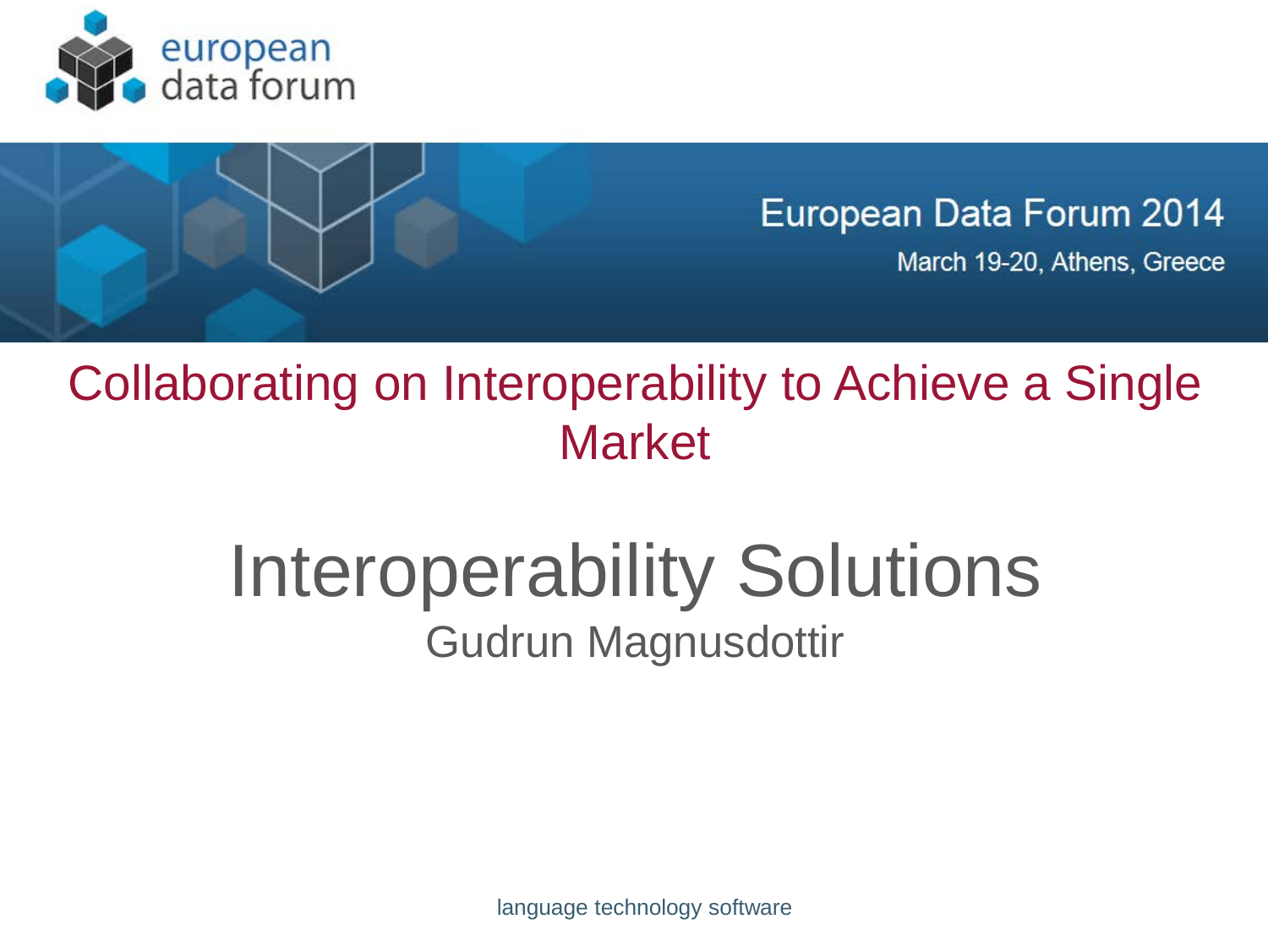#### **Translation**



- **H**: eCommerce
- **Tourism**
- **": Procurement**
- **Health**
- **H**etc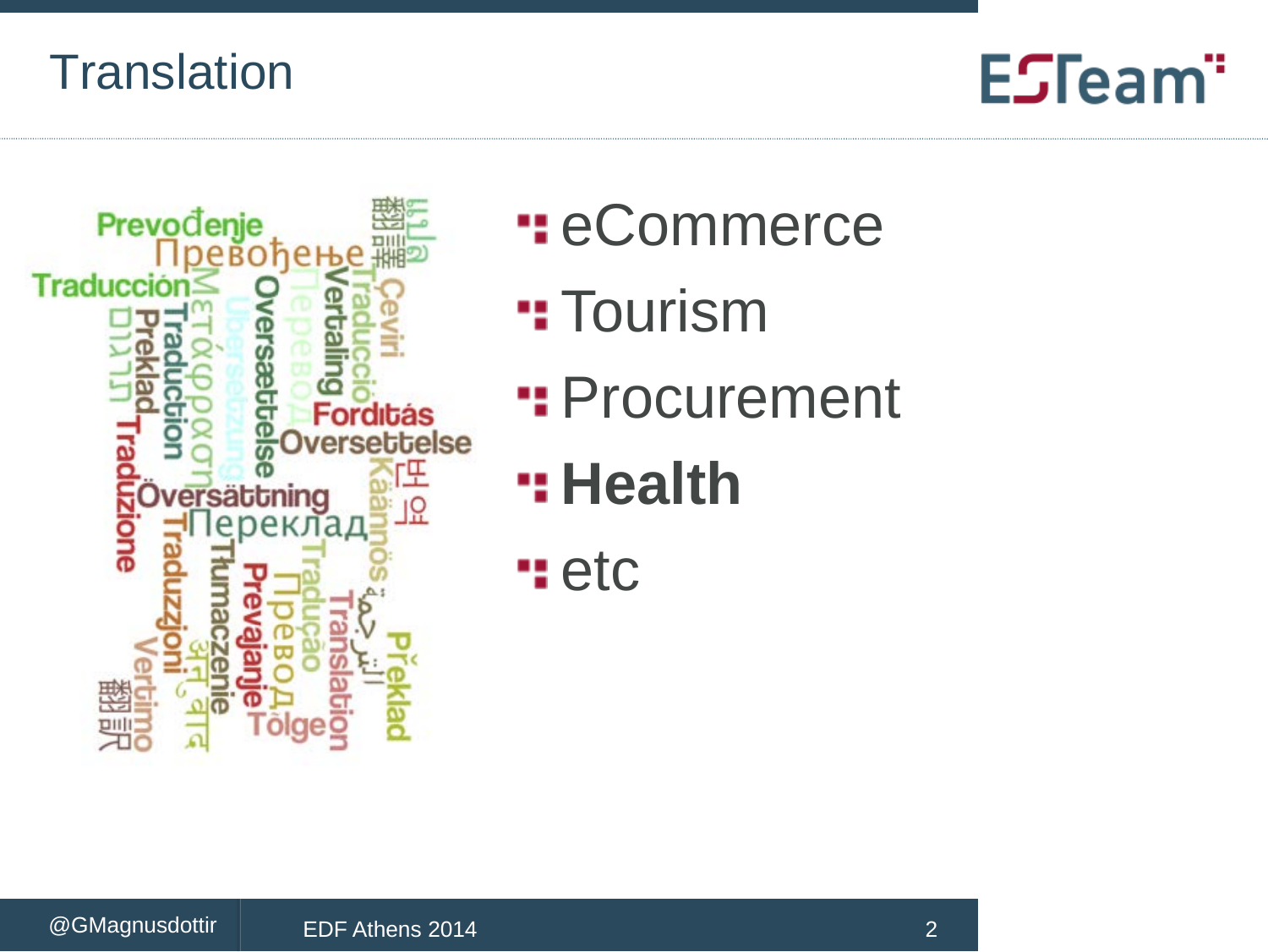### eHealth Information Infrastructure



- EU countries are all islands with internal problems
- **...** Will they improve their systems for the sake of their citizens in other EU countries?

- **:** Only if the solution benefits their internal problems and is cost saving and effective.
- A single **EU eHealth Information Infrastructure** would be slow in uptake unless it is deployed in the first step within countries changing their systems and these countries are seen as leaders
- **...** What is shared is meaning, actions and patients – therefor a single **EU eHealth Information Infrastructure is viable**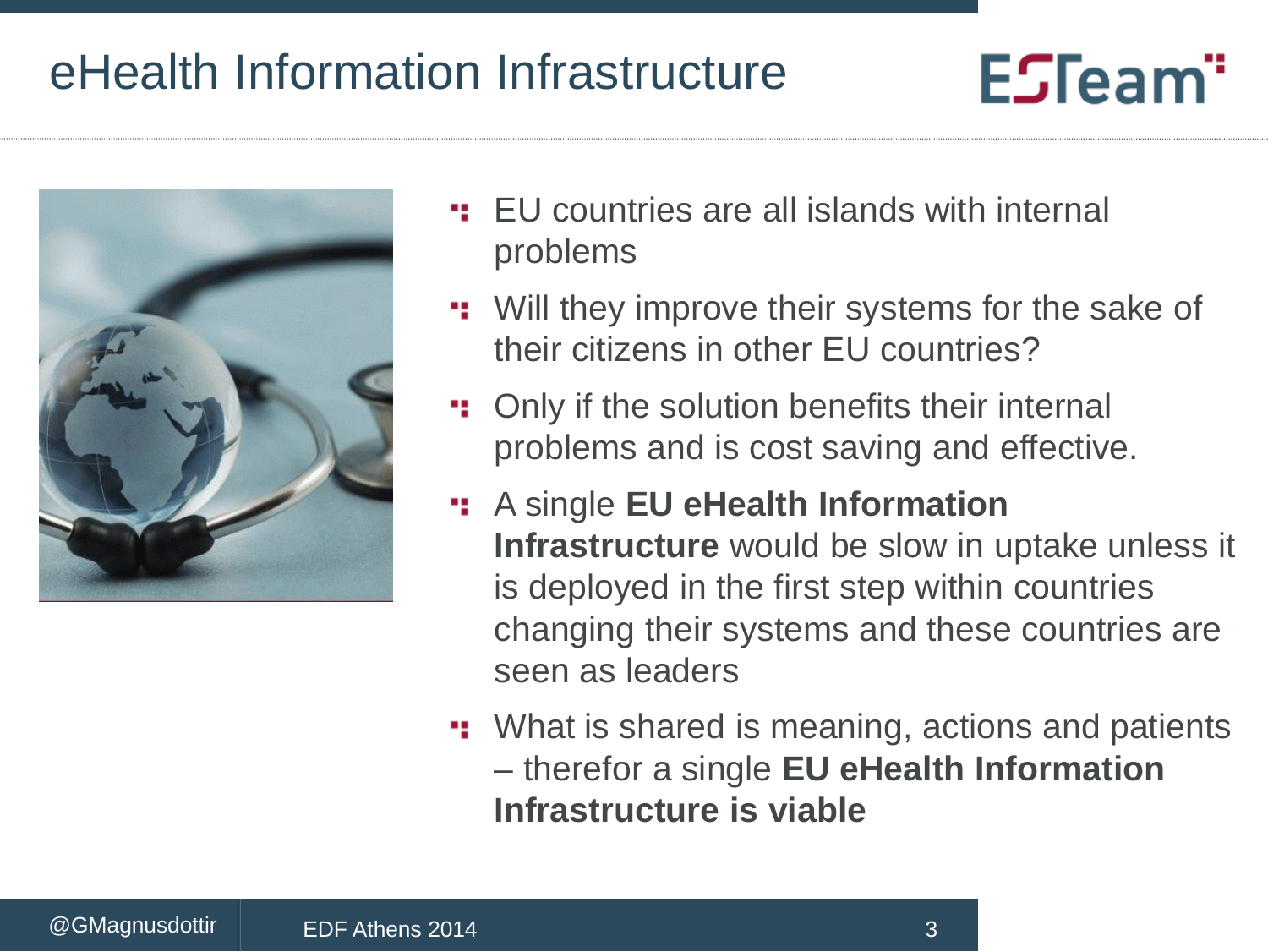#### Creating a Information Resource

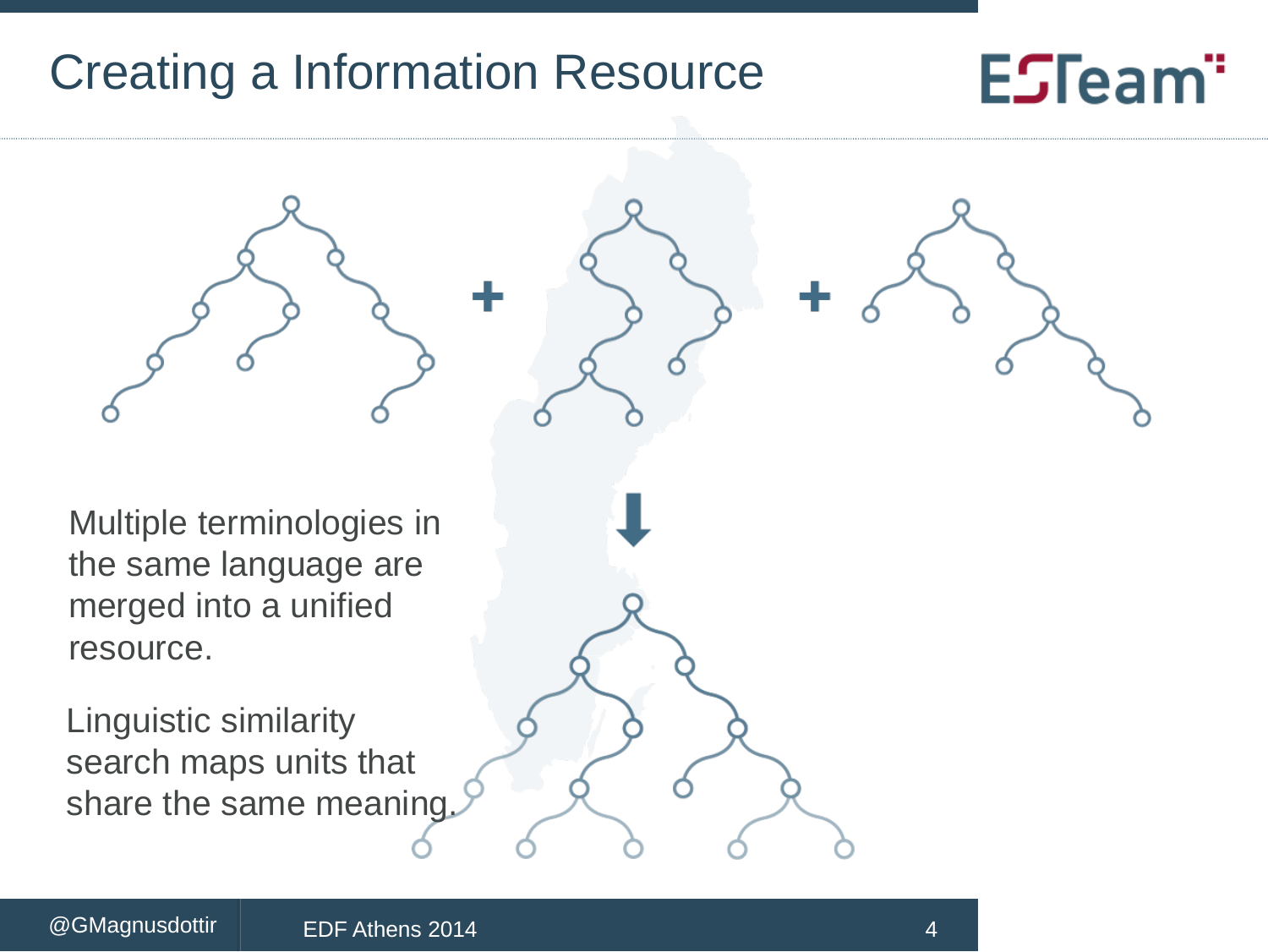### …also Multilingually!

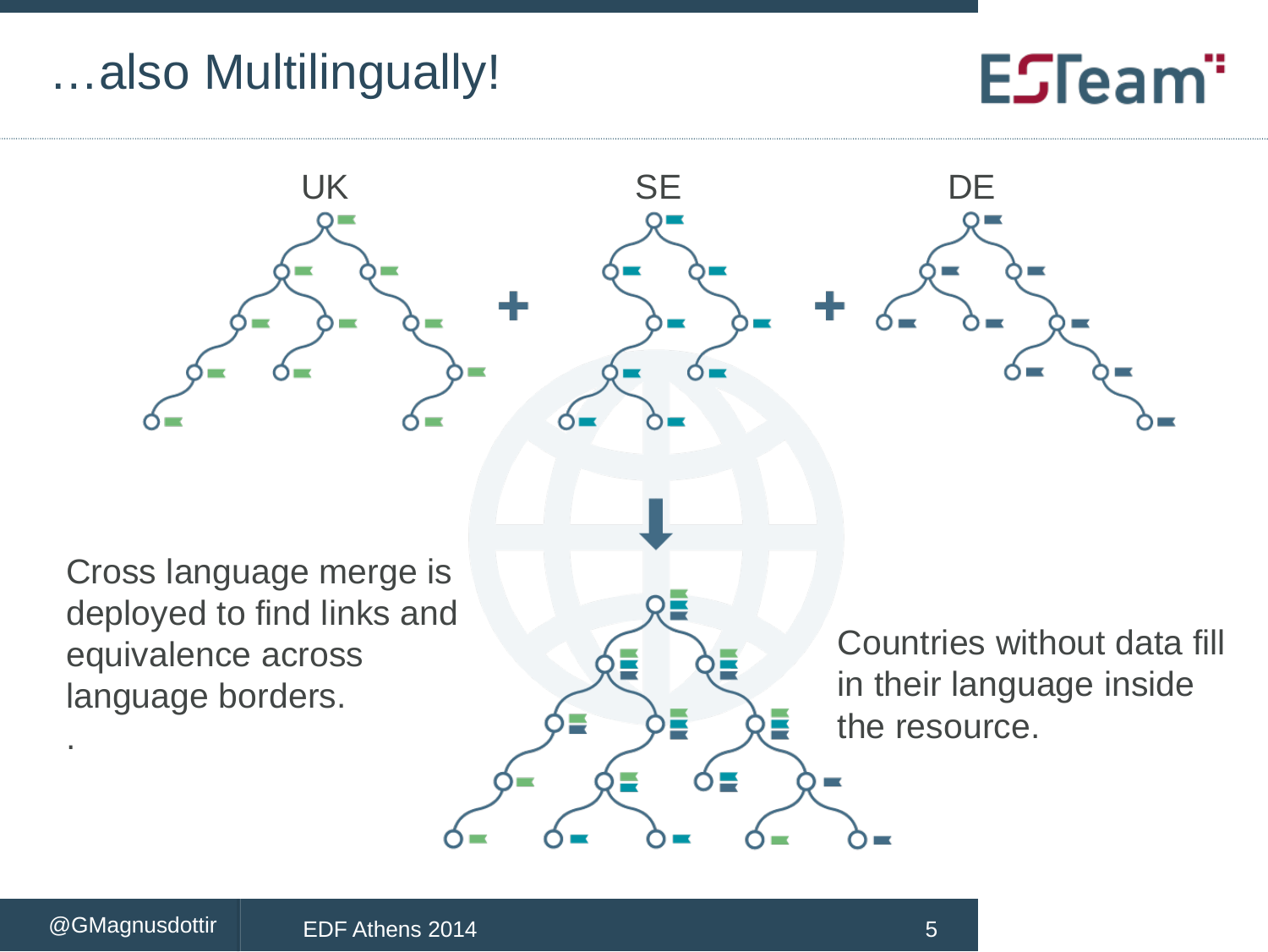#### Using the Information Resource

# ₽ ÷, Ó≣ ÷  $\sim$  $\sim$ Maintain **APIS** Explore **APIS**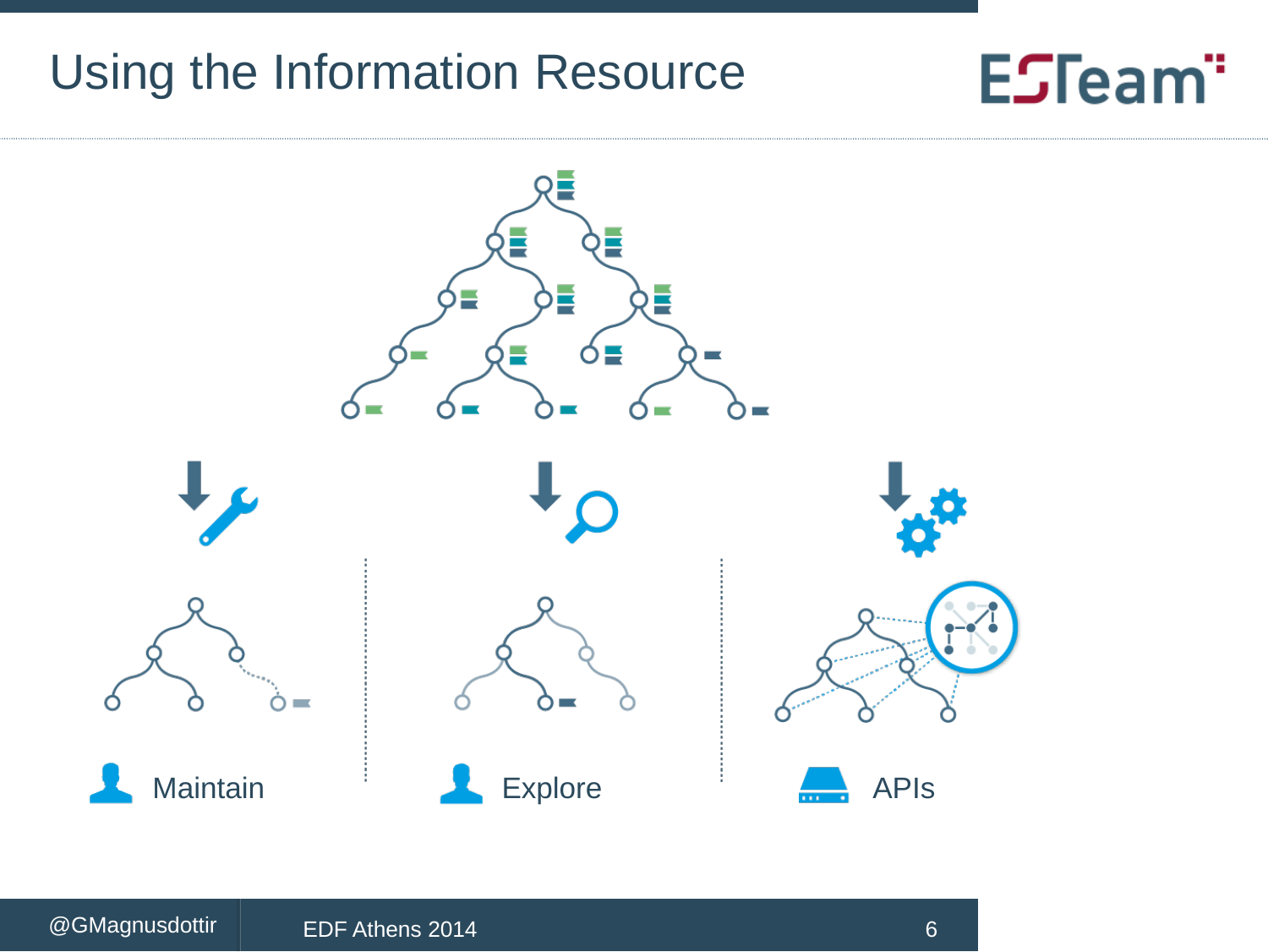## Deploying an Open Infrastructure

## ESTeam"

- Search API
	- Linguistic Search ٠.
	- Finds terminology and meta data cross-language



- Ontology API
	- **Traverses classification system to get meaning**



The Information Infrastructure would open the domain from Governments to software developers.

SMEs building targeted solutions can reach a much bigger market.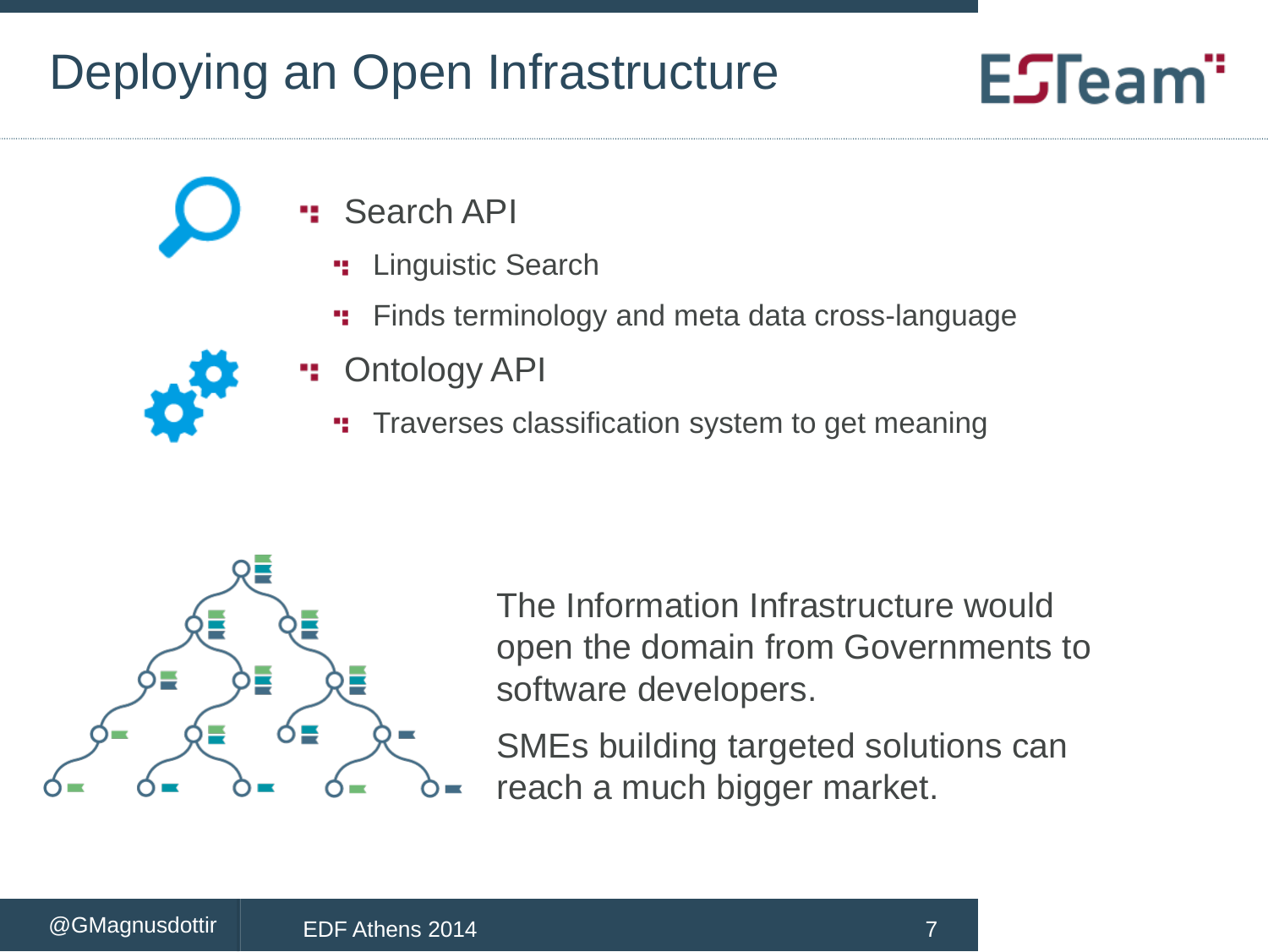IMHO



Translation is not enough to achieve Cross Border Interoperability

Data and Language Technology provide the only credible path for Semantic Interoperability

To achieve a single market the EU needs DATA INTEROPERABILTY